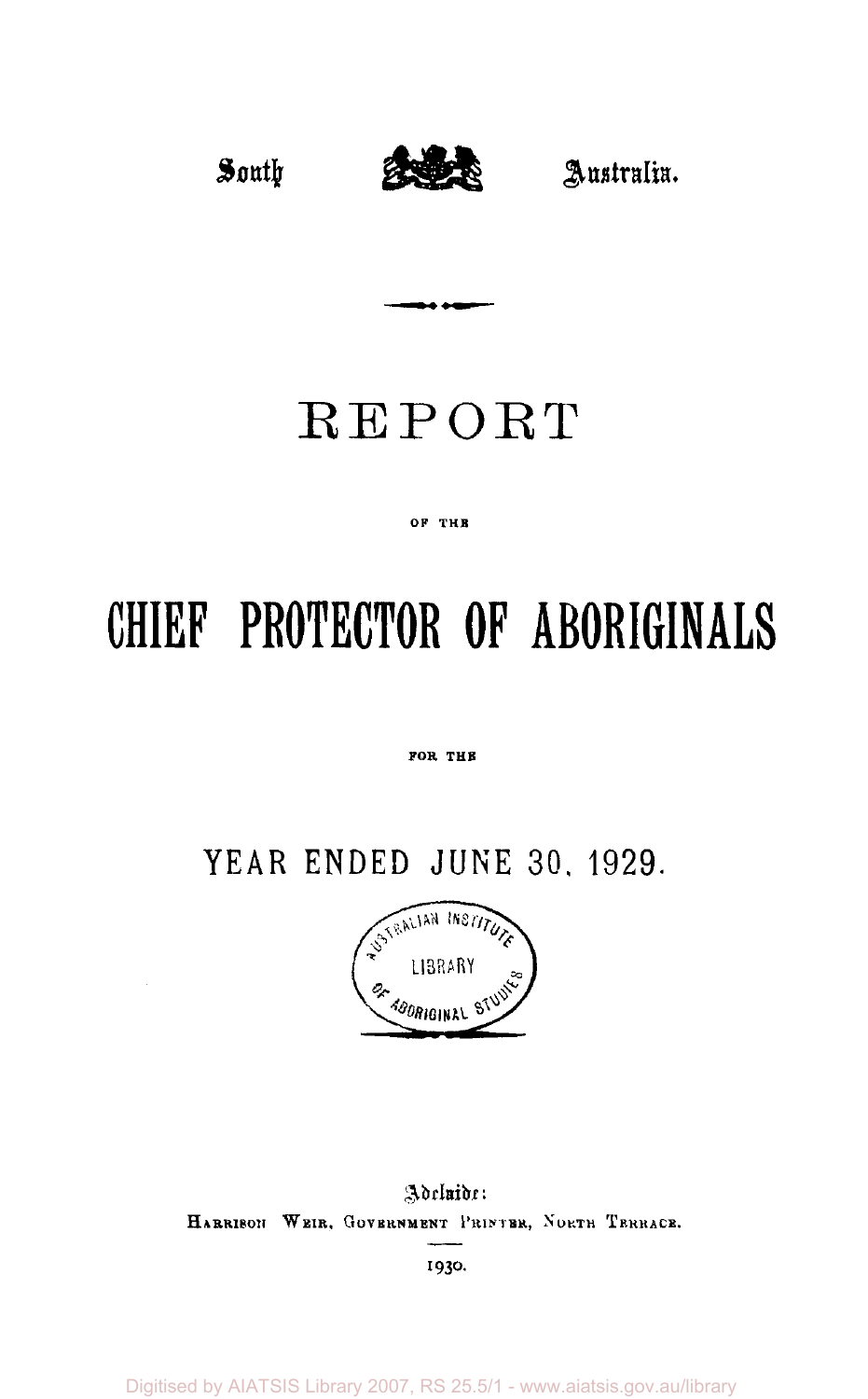### **- 7 JAN 1963 443 3 REPORT.**

Aboriginals Department, Adelaide, September 17th, 1929.

#### ANNUAL REPORT.

Sir—1 have the honor to submit this my report on the working of the Aboriginals Department for the year ended June 30th, 1929.

Rations, clothing, and blankets have been supplied during the year to depots throughout the State, and have been distributed by the issuers of rations to the old, sick, and infirm aboriginals.

Owing to the drought in the pastoral areas, many able-bodied aboriginals have been unable to obtain work, and it has been necessary to supply them with rations. In many parts of the country the natural food supplies of the aboriginals have completely disappeared.

The medical needs of the natives have been attended to by medical officers and at hospitals. Supplies of medicines for coughs, colds, and eye troubles have been sent to the depots and given out by issuers of rations. There are fully equipped dispensaries at Point Pearce, Point McLeay, and Koonibba Aboriginal Stations.

#### ABORIGINAL POPULATION.

The estimated total for Australia is about 75,000. The figures for South Australia are 4,180, and the Government Statist supplies the following particulars :—

About June, 1928, there were 4,180 aboriginals recorded, classified as follows :—

|                                                                                            |                         | Full Bloods.            | Half-castes.             |                          |                          | Total.                   |                              |  |  |
|--------------------------------------------------------------------------------------------|-------------------------|-------------------------|--------------------------|--------------------------|--------------------------|--------------------------|------------------------------|--|--|
|                                                                                            | М.                      | F.                      | М.                       | F.                       | М.                       | F.                       | Total.                       |  |  |
| Nomadic<br>. <i>.</i><br>In regular employment<br>In supervised camps<br>$\cdots$<br>0ther | 798<br>374<br>39<br>206 | 716<br>212<br>48<br>222 | 133<br>342<br>210<br>151 | 130<br>117<br>281<br>201 | 931<br>716<br>249<br>357 | 846<br>329<br>329<br>423 | 1,777<br>1.045<br>578<br>780 |  |  |
| Grand Total $\ldots \ldots$                                                                | 1.417                   | 1,198                   | 836                      | 729                      | 2.253                    | 1.927                    | 4,180                        |  |  |
| Adults<br>Children<br>.                                                                    | 1.098<br>319            | 930<br>268              | 502<br>334               | 404<br>325               | 1.600<br>653             | 1.334<br>593             | 2.934<br>1,246               |  |  |
|                                                                                            | 1,417                   | 1.198                   | 836                      | 729                      | 2,253                    | 1.927                    | 4,180                        |  |  |

#### POINT McLEAY STATION.

Births : 12 half-castes. Deaths : 1 full blood ; 6 half-castes. Number on station : 25 full bloods ; 279 half-castes ; total, 304.

#### POINT PEARCE STATION.

Births : 1 full blood ; 10 half-castes. Deaths : 9 half-castes. Number on station : 5 full bloods ; 281 half-castes ; total, 286.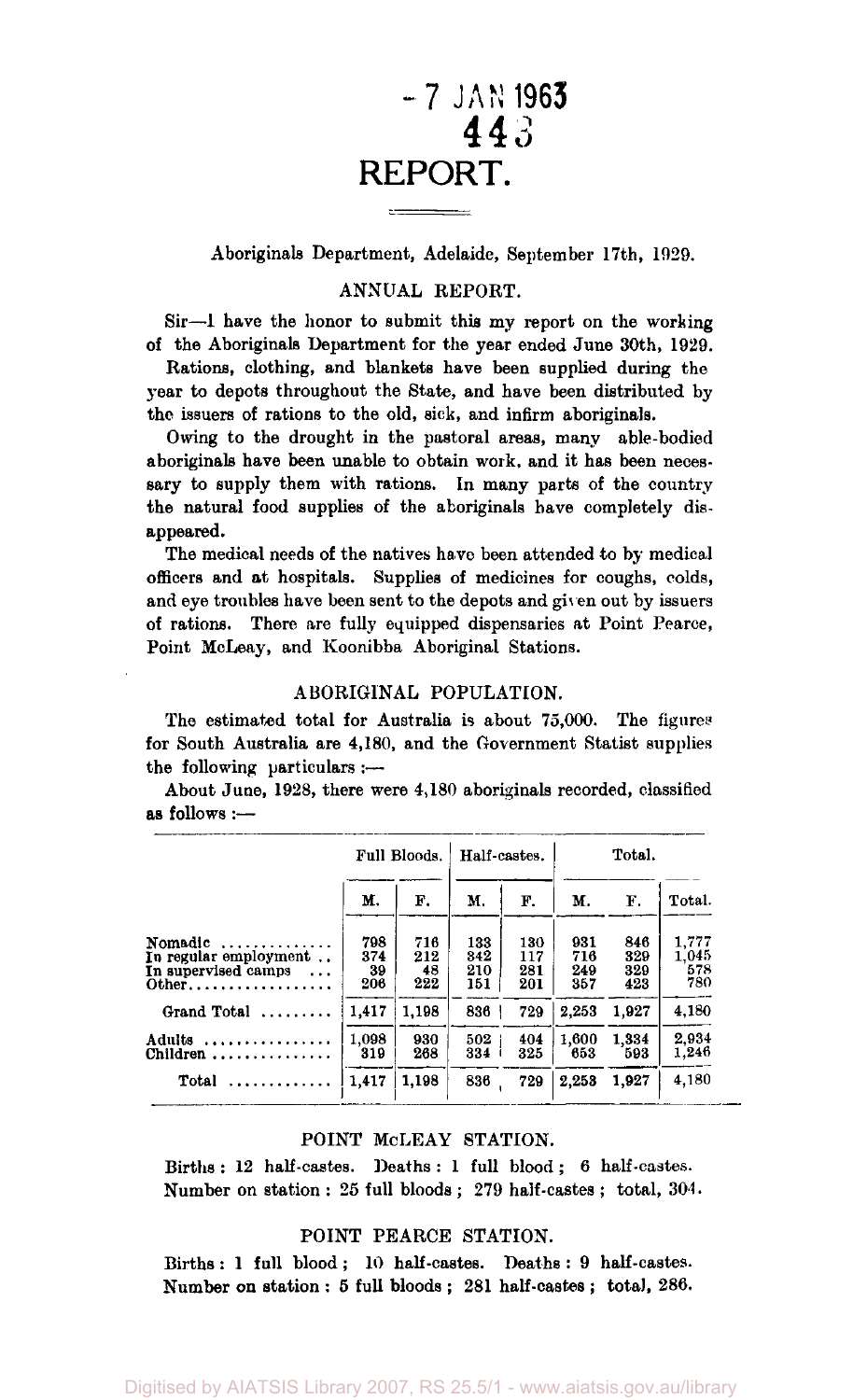#### KOONTBBA MISSION.

Births : 6 half-castes. Deaths : 3 full bloods. Number on station : 93 full bloods ; 102 half-castes ; total, 195.

#### POINT McLEAY STATION.

The Superintendent reports that steady progress has been made in maintaining and improving the station property. The financial results are very satisfactory ; the profit and loss account appended to this report shows a loss of only  $£1,854$  2s. 1d., which is less than any amount shown for many years. The net loss for the previous year was £4,027 14s. 10d. There are on Point McLeay and in its neighborhood about 300 aboriginals and half-castes.

The hay crop yielded 125 tons of hay from 160 acres. The number of sheep and lambs shorn was 757 ; owing to the fall in prices the wool only realised £280 18s. The returns for cream sold from the dairy were £400 8s. 6d. Pigs sold realised £280 10s. 4d. Some cattle have been sold, returning £136 12s. 11d., and, in addition, the officers and natives have been supplied with milk. Other sources of revenue have been sheepskins and meat sold on the station. Lambing is not yet completed, but average results are expected.

The housing problem is being gradually solved. One cottage of four rooms and two two-roomed cottages have been erected ; also additions and repairs made to older cottages and the Superintendent's house. All cottages have been white-washed and some painting done.

A vigorous policy of searching for water on the recently acquired block " K " has been rewarded by finding a strong supply of well water, suitable for both domestic use and stock. Two wells have been timbered and pumps and troughing erected, giving stock an ample supply.

The fencing of this block has now been completed.

The water supply for the village has been much improved by several l,000gall. tanks being placed at native's cottages, also by additional piping. Sanitation has been improved by the increase of conveniences and fixing of covers to the seats to prevent flies having access to the pans.

There has been a considerable amount of sickness during the year, including several cases of pneumonia. Sister Cook, the wife of the Missioner, resigned from charge of the hospital, finding the strain of the dual position too great. Her splendid services were much appreciated. Sister Rayney succeeded her and fills the position very efficiently. Dr. Cornish, the visiting medical officer, is valued highly for his services.

Religious services and Sunday school under the leadership of the Missionary, Mr. W. F. L. Cook, appointed by the Parkin Mission, have been well maintained. Officers and natives have assisted in the work, and various classes have been regularly held for social intercourse and improvement.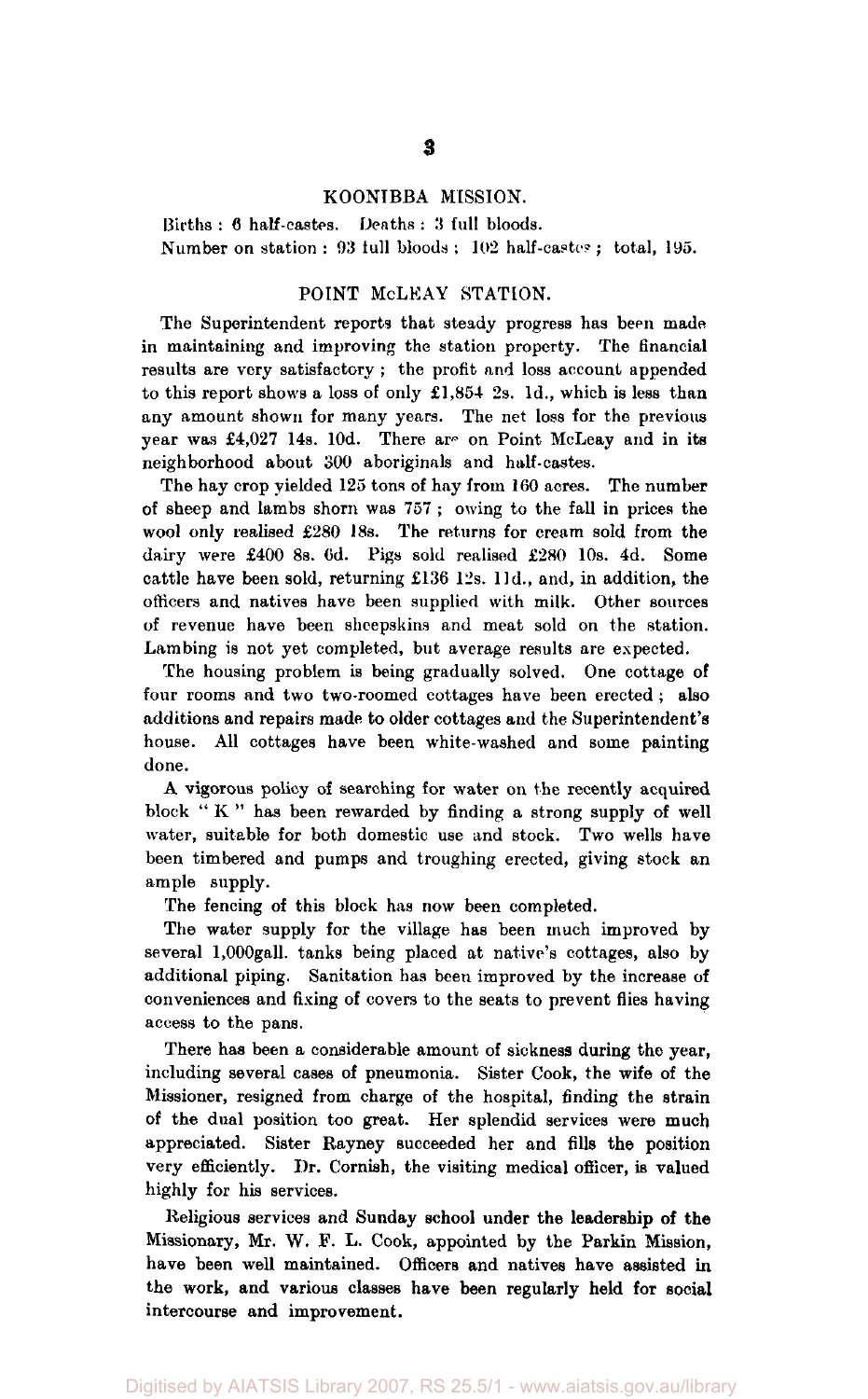Mr. A. L. Payne, who was appointed as Farm Overseer about 12 months since, has proved very capable and satisfactory. The Superintendent reports that all the officers loyally co-operate in work for the welfare of the station.

#### POINT PEARCE STATION.

The Superintendent reports that, owing to continued drought, the station has had another disappointing year financially. The harvest returns per acre were as follows :—Wheat, 2.52 bush. ; barley, 7.9 bushels; oats,  $2\frac{1}{2}$  bush. The system of farming on shares was continued, and after making allowances for sharefarmers, the total station share was—Wheat, 2,645bush. ; barley, 3,875bush. ; oats, 300bush. ; total, 6,820bush. The returns for hay were poor, being 118 tons from 438 acres. It has been necessary to purchase additional hay in the district.

The wool clip totalled 82 bales from 3,255 sheep, 30 rams, and 537 lambs. The total number of lambs tailed was 750, being an average of 75 per cent.

The profit and loss account herewith shows a loss of £8,645 7s. on the year's operations. The loss last year was £6,240 l1s. 3d. The continuation of the drought, with loss of stock and fall in prices of wool and sheep, are the causes of this large loss, conjoined with the maintenance of 286 aboriginals. It must be remembered that while a station or farm conducted as a business is able by retrenchment in wages, &c, to minimise its losses in bad seasons, this station has during such seasons a heavier burden than usual in its aboriginal population, as the natives have much less opportunity of obtaining outside work.

Harvest prospects.—The area under crop is about 3,000 arces. The crop at present is looking well, and should give a good return if the season end favorably.

A crude oil tractor has been purchased for this station, and is now being used by aboriginals for fallowing. It is doing satisfactory work and ploughing at the rate of 18 acres per day, which is equal to average ploughed in the past by three eight-horse teams. The cost per acre of oil is not more than 7d. per acre.

*Wardang Island*—The programme of improvement of water supply has been continued. Two large catchments were erected last year, and this year three more catchments have been added. Although only light rains have fallen these improvements have considerably added to the water supply. In normal seasons the tanks will be filled.

Some top dressing of land with superphosphate has been done, but owing to the droughty conditions we shall not see much result this season.

Mr. C. Pethick, who for many years was farm overseer on the station, resigned on November 30th, 1928. He was much appreciated by both officers and natives for his many kindly qualities. Mr. W. W. Malcolm was appointed to fill the vacancy in January, 1929.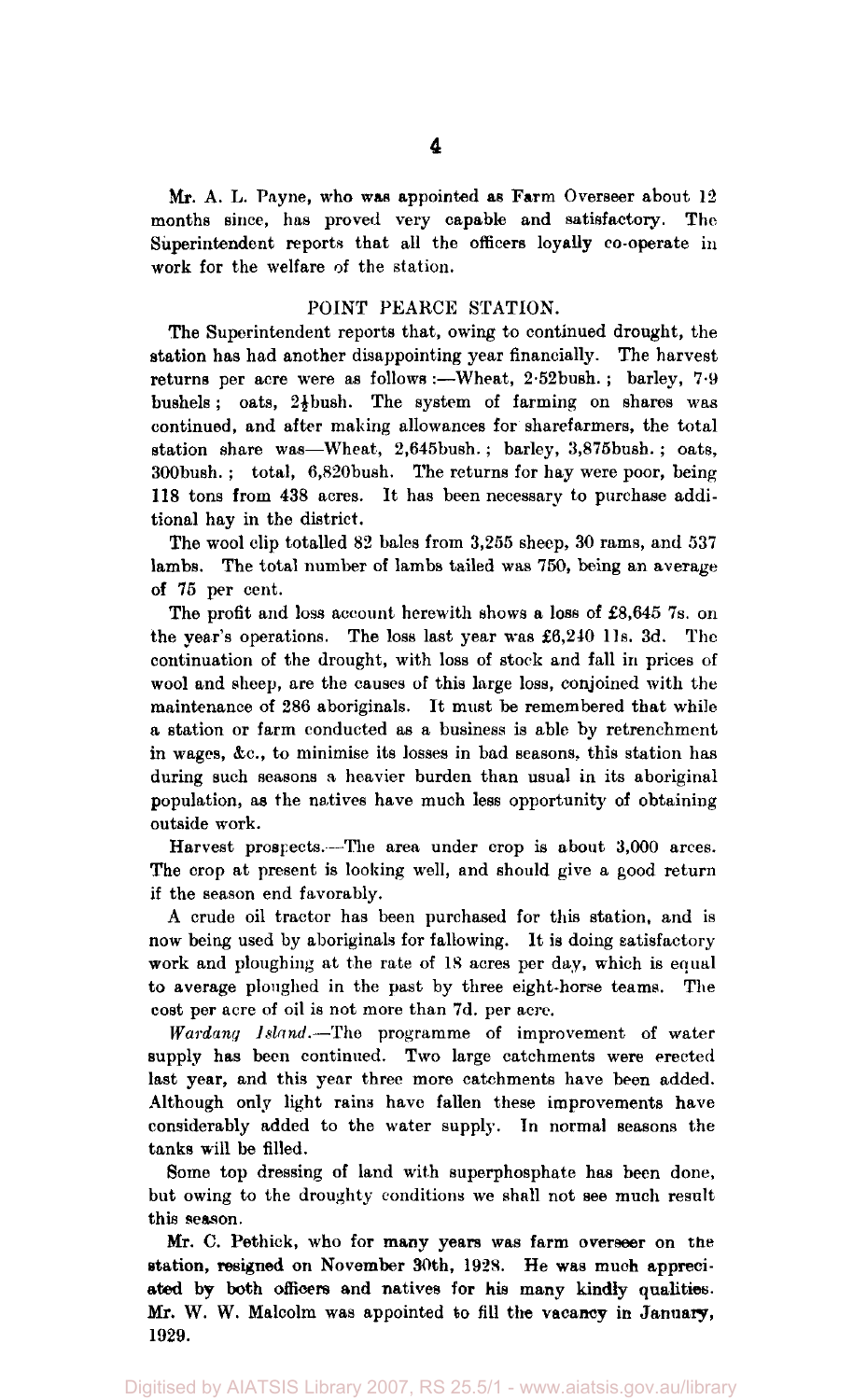Mr. G. G. Miller, Book and Store Keeper, and his assistant, Miss Pethick. are capable officers. Mr. B. J. Grewar, school teacher, is obtaining good results. In addition to the usual subjects, the boys are taught wood work, and Mrs. Grewar teaches the girls domestic economy.

One three-roomed stone cottage has been erected by native builders, and additions and repairs have been made to older cottages.

Sister Richards, the nurse in charge at hospital, is very satisfactory. The health of the natives has been fairly good.

The work of the Anglican and Methodist Churches in regularly conducting religious services is much appreciated.

In accordance with your request, officers from the Efficiency Board and the Department of Agriculture have visited both Point Pearce and Point McLeay Stations, and in their reports have given helpful suggestions concerning the management of these stations.

#### KOONIBBA MISSION STATION.

The Superintendent's report is included herewith.

Koonibba has suffered severely from the drought. The crops were a partial failure and the losses of sheep were heavy. There has been much unemployment, and it has been necessary for this Department to give more assistance in rations than in previous vears.

The Advisory Council of Aborigines continues to meet monthly. Mr. E. M. Smith, i.S.O., died during the past year. He was one of the first members of the Council, and always maintained a warm interest in the welfare of the aborigines. Mrs. W. Ternent Cooke has been appointed a member of the Council. Mrs. J. McKay was appointed during the previous year.

I thank the Aborigines' Friends Association for continued financial held in maintenance of nurses at Point Pearce and Point McLeay Stations.

Miss Elizabeth Hunter, who for many years was Matron at Point McLeay Station, has been appointed a Protector of Aborigines, and acts as honorary inspector of half-caste girls from Alice Springs who are in situations in Adelaide and suburbs.

The Home in North Adelaide conducted by the Adelaide City Mission for aboriginal women and children, continues its useful work, providing the necessary accommodation and oversight for these aboriginals when sickness and other reasons detain them in the city.

#### POLICE OFFICERS.

Inspector P. A. Giles, Protector of Aborigines, Port Angusta, reports :—" During the past year the aborigines in the far-northern and north-western portion of the State have suffered in common with the white settlers in consequence of the drought. Rabbits have disappeared, and the aborigines have lost a food supply. Foxes have gone on and away to other parts, and a source of income has disappeared with them.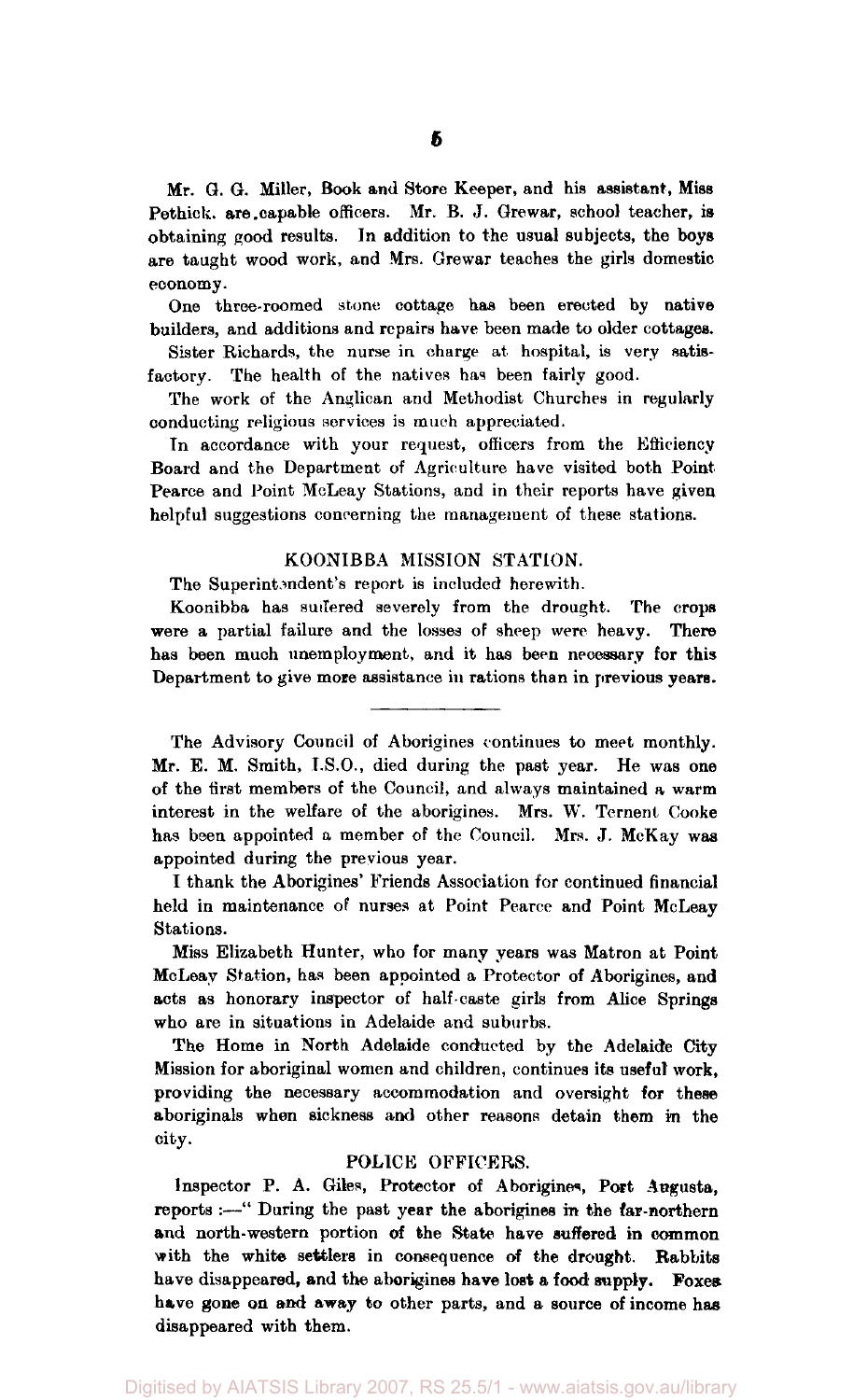" The demand for aboriginal labor on sheep stations is never great, and the drought has deprived the few of their employment; consequently, aborigines are more frequent in their requests for food and clothing.

" The health of the natives generally has been as satisfactory as in good seasons; their conduct invariably good. They are quiet and orderly, respectful and courteous ; not one complaint has been lodged against an aboriginal for offensive behaviour.

" On the far north-west of Oodnadatta sixteen natives were arrested during the year for killing sheep and cattle with intent to steal the carcasses. All were imprisoned for periods ranging from six to nine months. No doubt the offences were committed in times of stress and hunger, and one must sympathise with them, but it would be extremely unwise to overlook these offences. Leniency would bo construed as indifference, and if continued the natives would kill the stock without being in actual need.

" When in Port Augusta Gaol the aboriginal prisoners are provided with good food, clothing, and tobacco—three commodities that are almost unobtainable for them in the bush.

There is little work for them in the gaol. They sit about all day and appear contented. I do not think imprisonment punishes them. Maybe it creates a measure of awe in their minds for the masterful white man."

Mr. G. Aiston, Protector of Aboriginals for the Newcastle District, reports from Mulka Well (which is situated near the old Kopperamanna Mission Station) that drought still continues throughout the district. Apart from a limited supply of tree grubs *(bardis)* all the aboriginals' natural foods have disappeared, making them more than ever dependent on Government rations. Similar reports are being received from many ration depots in the interior, and, in consequence, many aboriginals who in normal times were selfsupporting are now receiving rations. Mr. Aiston says the rations supplied are sufficient, and no complaints have been received. He reports several cases of sickness which he has been able to help with suitable remedies.

The expenditure and receipts of the Department for the year are as follows :—

| Head Office- | EXPENDITURE. $\pounds$ s. d. $\pounds$ s. d. |          |         |             |  |
|--------------|----------------------------------------------|----------|---------|-------------|--|
|              | Salaries  1,041 15 0                         |          |         |             |  |
|              | Provisions, blankets, clothing, medical      |          |         |             |  |
|              | expenses, transport, &c. $5,447$ 13 $4$      |          |         |             |  |
|              | Boarding home for aboriginal women 187 0 0   |          |         |             |  |
|              | Advisory Council of Aborigines-              |          |         |             |  |
|              | Printing, stationery, and allowance          |          |         |             |  |
|              |                                              |          | 55 16 2 |             |  |
|              | Superannuation Fund pensions                 | 164 13 4 |         |             |  |
|              |                                              |          |         | 6,896 17 10 |  |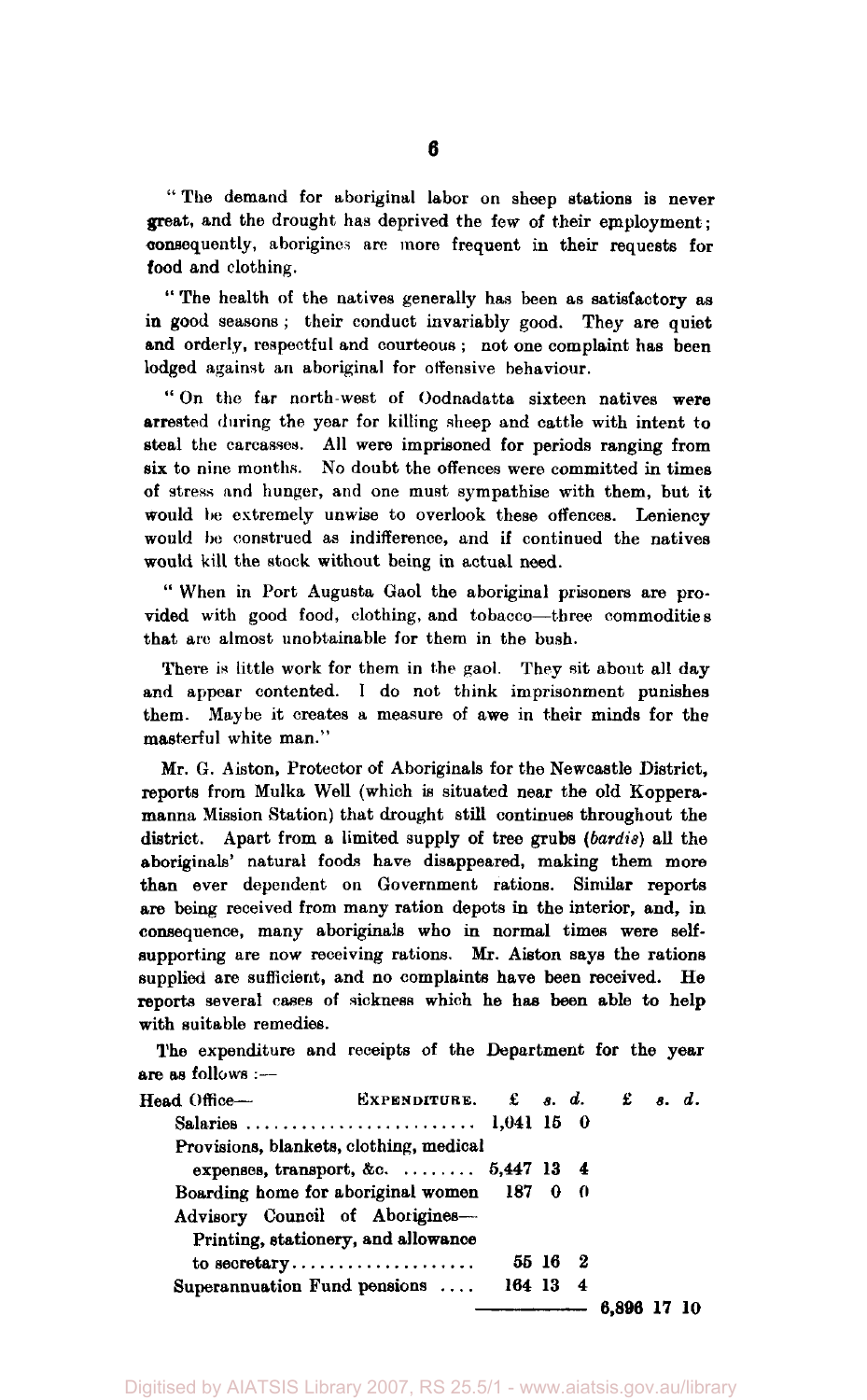**7** 

EXPENDITURE—*continued.* 

| Point Pearce Station--                                                             |             |   |   |              |         |                     |
|------------------------------------------------------------------------------------|-------------|---|---|--------------|---------|---------------------|
| Salaries and wages, &c.  5,888 13 10                                               |             |   |   |              |         |                     |
| Implements, stock, fertilisers, &c                                                 | 3.522 11    |   | 2 |              |         |                     |
| New cottages                                                                       | 369 14      |   | T |              |         |                     |
| Material for catchments, Wardang                                                   |             |   |   |              |         |                     |
| $Island  \dots  \dots  \dots $                                                     | 458 13      |   | 2 |              |         |                     |
| Purchases for store                                                                | 2,595 13 10 |   |   |              |         |                     |
|                                                                                    |             |   |   | $--- 12,835$ | 6       | - 1                 |
| Point McLeay Station -                                                             |             |   |   |              |         |                     |
|                                                                                    |             |   | 9 |              |         |                     |
| Implements, stock, supplies, &c 2,504 16                                           |             |   | 5 |              |         |                     |
| Interest and rent of sections  I88                                                 |             | 3 | 9 |              |         |                     |
| Purchases for store  2,076 11                                                      |             |   | 8 |              |         |                     |
|                                                                                    |             |   |   | 7.706 19     |         | 7                   |
|                                                                                    |             |   |   |              |         |                     |
|                                                                                    |             |   |   | £27,439      | 3       | 6                   |
| RECEIPTS.                                                                          |             |   |   | £            | 8.      | d.                  |
| From sales of produce, &c., Point Pearce Station                                   |             |   |   | 2,922 16     |         | $\overline{\bf{4}}$ |
| From store sales, Point Pearce Station                                             |             |   |   | 2,867 10     |         | 7                   |
| From sales of produce, &c., Point McLeay Station                                   |             |   |   | 1,978 18     |         | 3                   |
| From store sales, Point McLeav Station                                             |             |   |   | 2.219        | 7       | 2                   |
| Refund of advances for fares, &c                                                   |             |   |   | 243          | 2       | 5                   |
|                                                                                    |             |   |   |              |         |                     |
|                                                                                    |             |   |   | £10,231 14   |         | 9                   |
| The total expenditure is $\pounds1,426$ 15s. less than                             |             |   |   | the previous |         |                     |
| 12 months.                                                                         |             |   |   |              |         |                     |
| The total receipts show a decrease of £2,815 15s. 4d. on last year.                |             |   |   |              |         |                     |
|                                                                                    |             |   |   | £            | $s_{-}$ | d.                  |
| Total expenditure $\ldots \ldots \ldots \ldots \ldots \ldots \ldots \ldots \ldots$ |             |   |   | 27.439       | 3       | 6                   |
| Less total receipts $\dots\dots\dots\dots\dots\dots\dots\dots\dots\dots\dots$      |             |   |   | 10,231 14    |         | 9                   |
| Cost of aborigines to South Australian Government                                  |             |   |   |              |         |                     |
| for 12 months ended June 30th, $1929$ £17,207                                      |             |   |   |              | 8       | 9                   |
|                                                                                    |             |   |   |              |         |                     |
| I have the honor to be,                                                            |             |   |   |              |         |                     |
| Sir.                                                                               |             |   |   |              |         |                     |
| Your obedient servant,                                                             |             |   |   |              |         |                     |
| F. GARNETT, Chief Protector of Aboriginals.                                        |             |   |   |              |         |                     |
| September 23rd, 1929.                                                              |             |   |   |              |         |                     |
| The Hon. Commissioner of Public Works, Adelaide.                                   |             |   |   |              |         |                     |
|                                                                                    |             |   |   |              |         |                     |

#### **KOONIBBA MISSION STATION.**

**Koonibba, July, 1929.** 

**Sir—I have the honor to submit the following report:—** 

*Farming.***—In common with most parts of the State, Koonibba Buffered severely under drought conditions. The crops made a fair start, as rain during June and July of 1928 was just sufficient; but later on the almost complete absence of showers played havoc with our crops. About 400 acres were not harvested at all, but fed**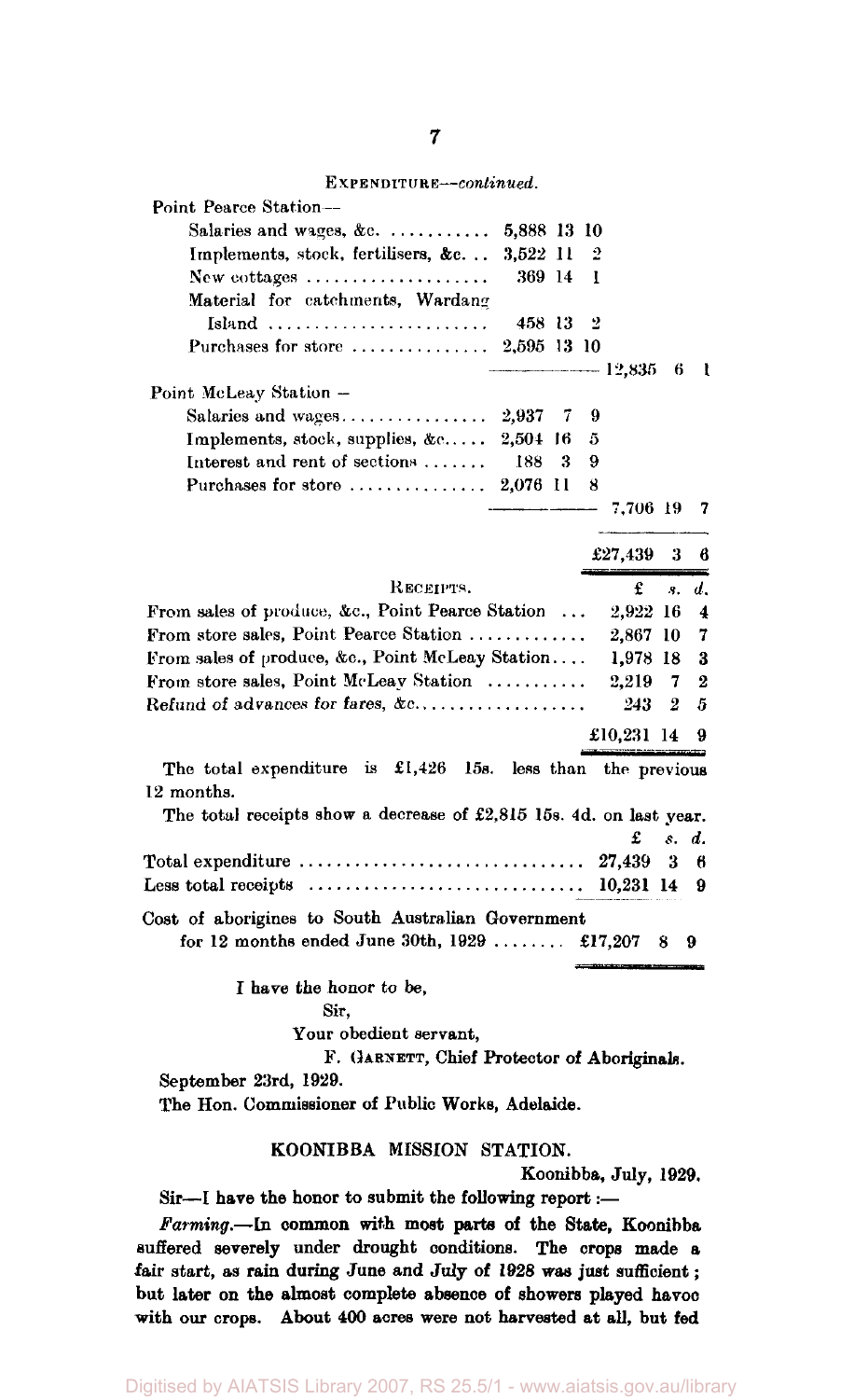off. The fallowed ground averaged on 6bush., while the average for the farm was only 1} bush., and we were unable to cut any hay. We harvested 988 bags of wheat, enough for seed and feed. The October rain came too late for the crops, but filled most of our tanks, so that we had enough water almost right through. Grass did not grow too well, and the paddocks soon became bare. The continued dry weather together with the phenominal winds destroyed all dry herbage and caused much drift. Tracks, drains, and tanks, silted up. We lost about 300 sheep owing to the drought, so that our flock has been reduced to about 600.

Last year we had  $1,610$  acres under crop, made up as follows :ive hundred acres fallow, 780 stubble, and 330 new land. Besides that a sharefarmer put in 560 acres stubble. During the year 570 acres were cleared and are now under crop. We fallowed 930 acres in June and July of last year. Besides 620 acres stubble were sown. Altogether 1,800 acres were sown by our teams, and 900 by two sharefarmers, grand total 2,700 acres. Since the rainfall so far for this year is only  $2\sin$ , the prospects are not too bright. In fact, the wind has cut the wheat badly. Rain in the near future may still save the situation, otherwise the outlook is black indeed.

Unemployment is very general, owing to the practical failure of crops on the greater part of the West Coast. Our natives cannot find employment among farmers, hence they all come here ; but we cannot employ so many profitably. Our loss on the Farm was over £2,000 last year. We now let the men work for a low wage, just enough to buy food for themselves. The women and children are obliged to obtain rations. Right here I would like to thank you, sir, for supplying us so promptly with rations. We would not know what to do without this help from your department.

There has not been much illness during the year. So in spite of the scarcity of life's necessities our natives have been able to obtain all the required food elements. Kangaroo has played quite an important part lately in their meat diet.

Mr. Bode, our teacher for the native children, has 66 on the roll. This is rather much for him, especially since the children are no prodigies, and above all no Archimedes. On the other hand, singing, ealigraphy, and drawing are subjects in which they excel. They would far sooner trace in detail the outlines of a mountain devil than delve into a mountain of book learning.

*General.*—In August of last year a scientific expedition under the leadership of Professor Cleland spent 10 days with us. Their object was to obtain as much information first hand as possible of a fast disappearing race. They worked only on full bloods. Their mode of living was recorded, blood tests made, sight, hearing, and language investigated, native songs recorded, intelligence tests conducted, Ac. During the Christmas vacation another expedition, also under the auspices of the Anthropological Society, arrived and tested the full bloods as to requirements of oxygen and their respiration in general. We have reason to believe that some important results were obtained.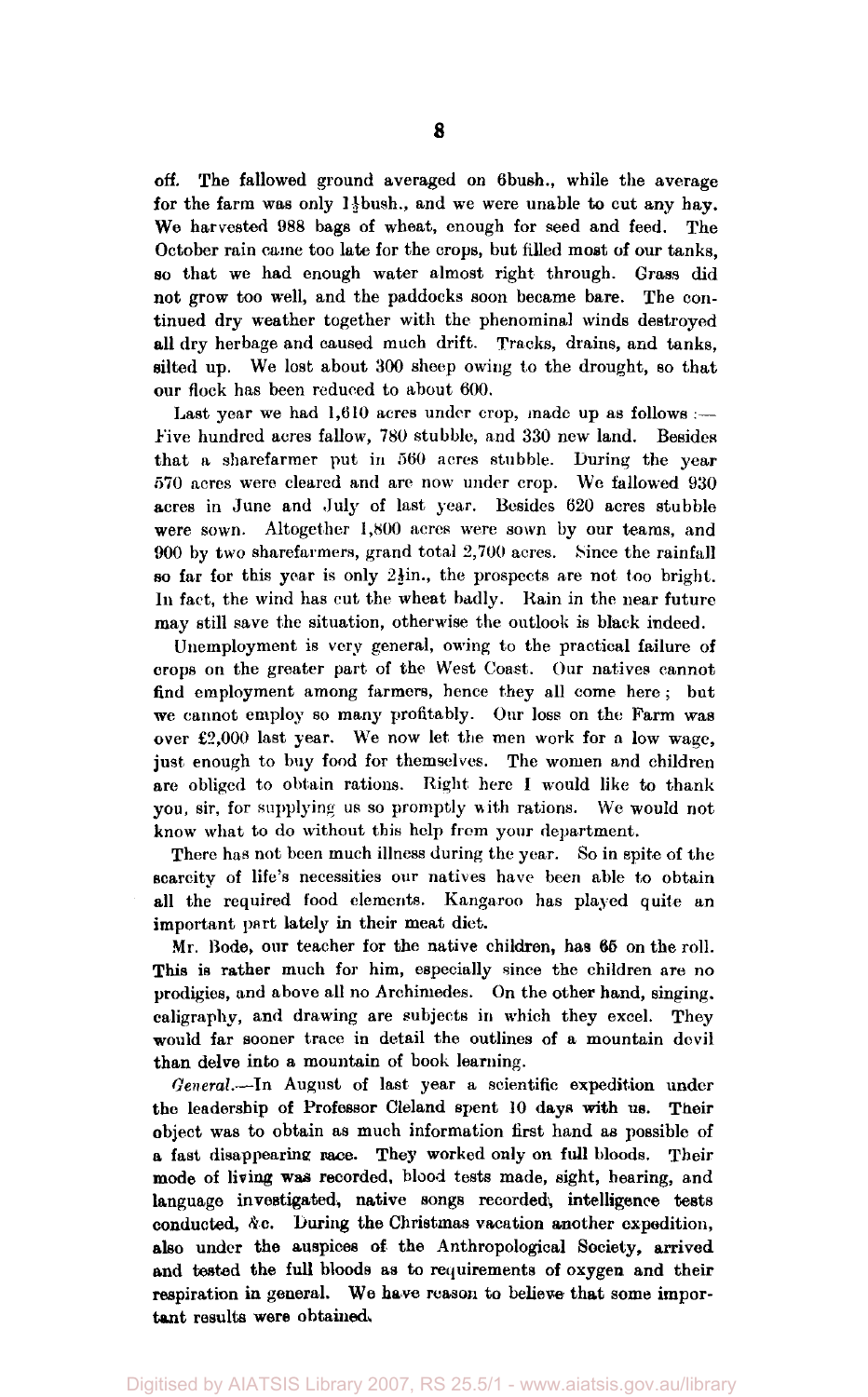Just recently we had the privilege to take the school children by special invitation to our siding to meet His Excellency the Govornor and party while they were making a tour of the West Coast. The ohildren appreciated it, and some creditable essays were written about this trip, showing that the natives are very observant.

I have the honor to be,

Sir,

Obediently yours,

C. HOFF, Superintendent.

The Chief Protector of Aboriginals, Adelaide.

*Profit and Loss Account of the Point McLeay Station for the Year Ended June 30th,* 1929.

| To Farm account, dairy and other pro-<br>duce                   | £         | s. d.  |                  | £<br>444     | s. d.<br>3   | 3     |   |
|-----------------------------------------------------------------|-----------|--------|------------------|--------------|--------------|-------|---|
| Rations for aboriginals                                         | 607 19    |        | 2                |              |              |       |   |
| School books for aboriginal children.                           | 9         | 2      | 6                |              |              |       |   |
| Hospital rations and expenses                                   | 26        | 3      | 6                | 643          | 5            | 2     |   |
| Salary of Superintendent and book-                              |           |        |                  |              |              |       |   |
| $keeper \dots \dots \dots \dots \dots \dots \dots$              | 463       | 7      | 9                |              |              |       |   |
| Wages of aboriginals and white                                  |           |        |                  |              |              |       |   |
|                                                                 | 2,004 8   |        | $\boldsymbol{2}$ | 2.467 15 11  |              |       |   |
| $H$ orses                                                       |           |        |                  | 42 10        |              | 0     |   |
| Accident insurance                                              |           |        |                  | 34           | $\mathbf{1}$ | 3     |   |
| Depreciation-                                                   |           |        |                  |              |              |       |   |
| Implements $\dots\dots\dots\dots\dots\dots\dots$                |           | 80 II  | ł                |              |              |       |   |
| $Harness$                                                       | 16.       |        | 2 10             |              |              |       |   |
| Furniture                                                       | 6         | 0      | $\bf{0}$         |              |              |       |   |
| Hospital furniture                                              | 3         | 5      | 9                |              |              |       |   |
|                                                                 |           |        |                  | 105 19       |              | 8     |   |
| Rent of section, hundred Baker                                  |           | 41 15  | 9                |              |              |       |   |
| Interest, &c., on lands under purchase                          |           | 147 18 | 5                |              |              |       |   |
|                                                                 |           |        |                  | 189 14       |              | 2     |   |
| Head office salaries and expenses                               |           |        |                  | 113          | 8            | 0     |   |
| Net loss from $1915-1928$                                       |           |        |                  | 41,983 18 11 |              |       |   |
|                                                                 |           |        |                  | £46,024 16   |              | 4     |   |
|                                                                 | £         |        | s. d.            | £            |              | s. d. |   |
| By Cattle                                                       | 513       |        | 611              |              |              |       |   |
| Sheep                                                           | 832       | 2      | 4                |              |              |       |   |
| Pigs                                                            |           | 309 15 | 4                |              |              |       |   |
|                                                                 |           |        |                  | 1,655        |              | 4.    | 7 |
| Meat                                                            |           |        |                  |              | 108 15       |       | 8 |
| Store $\ldots \ldots \ldots \ldots \ldots \ldots \ldots \ldots$ |           |        |                  |              | 422 15       |       | 1 |
| Net loss for year $\dots\dots\dots\dots\dots\dots$              | $1.854$ 2 |        |                  | ı            |              |       |   |
| Add net loss brought forward  41,983 18 11                      |           |        |                  |              |              |       |   |
|                                                                 |           |        |                  | - 43.838     |              | ı     | 0 |
|                                                                 |           |        |                  | £46,024 16   |              |       | 4 |

F. GARNETT, Chief Protector of Aboriginals.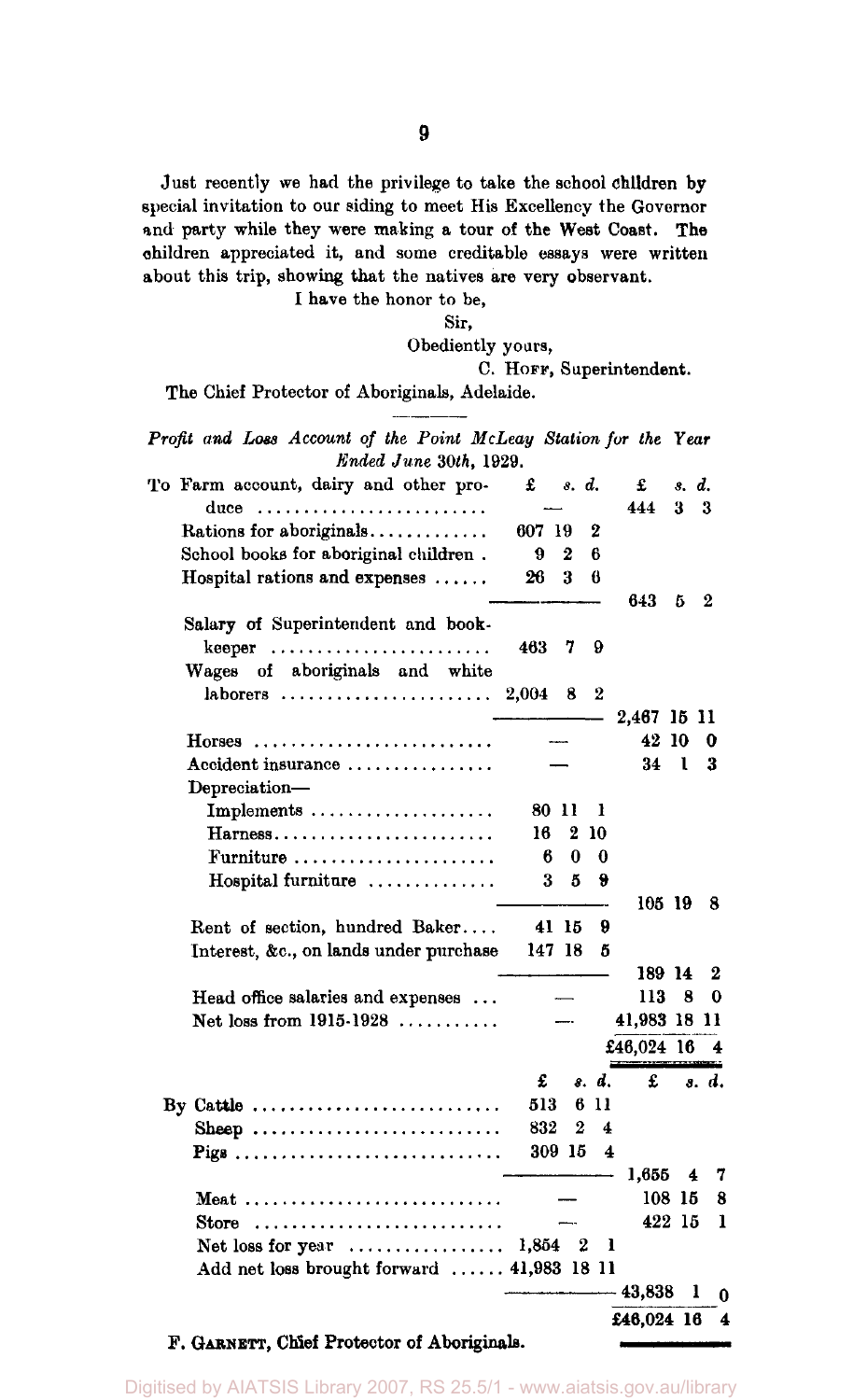*Balance-sheet of the Point McLeay Station as at June 30th,* 1929.

| Liabilities.                                                            | £        | 8.                      | d.             | £        |             | s. d. |
|-------------------------------------------------------------------------|----------|-------------------------|----------------|----------|-------------|-------|
|                                                                         |          | 4                       | в              |          |             |       |
| H.M. Government deposit account                                         | 103 18   |                         | $\overline{2}$ |          |             |       |
|                                                                         |          |                         |                | - 55,279 | 2           | 8     |
| Sundry creditors                                                        |          |                         |                | 557      | 4           | ı     |
|                                                                         |          |                         |                |          |             |       |
| Capital account                                                         |          |                         |                | 5,550    | 6           | 4     |
| Adjustment account                                                      |          |                         |                | 28       | 7           | ı     |
|                                                                         |          |                         |                |          |             |       |
|                                                                         |          |                         |                | £61,415  | 0           | 2     |
| ASSETS.                                                                 | £        |                         | s. d.          | £        |             | s. d. |
| Station buildings                                                       | 5,659    | 1                       | 9              |          |             |       |
|                                                                         |          |                         |                |          |             |       |
| Cottages and hospital transferred from                                  |          |                         |                |          |             |       |
| Pompoota $\ldots \ldots \ldots \ldots \ldots \ldots \ldots$             | 2,080 10 |                         | 7              |          |             |       |
|                                                                         |          |                         |                | 7,739 12 |             | 4     |
| Land purchased $\ldots, \ldots, \ldots, \ldots, \ldots$                 |          |                         |                | 2,122 15 |             | 0     |
| Improvements                                                            |          |                         |                | 3,015    | - 5         | 9     |
| Implements, vehicles, &c.                                               | 725      | 0                       | ı              |          |             |       |
| Harness                                                                 | 145      | 5                       | 7              |          |             |       |
| Furniture                                                               | 114      | 0                       | 5              |          |             |       |
| Hospital furniture                                                      | 62       | 8                       | $\overline{2}$ |          |             |       |
|                                                                         |          |                         |                | 1,046 14 |             | 3     |
| Stock on hand—                                                          |          |                         |                |          |             |       |
| Store                                                                   | 414      | 3                       | 2              |          |             |       |
|                                                                         | 329      |                         | 0              |          |             |       |
| $H$ orses                                                               |          | 0                       |                |          |             |       |
| Cattle                                                                  | 889      | 0                       | 0              |          |             |       |
| Sheep                                                                   | 1,177    | 8                       | 0              |          |             |       |
| Pigs                                                                    | 151 10   |                         | 0              |          |             |       |
| Farm, tools, fodder, building and                                       |          |                         |                |          |             |       |
| fencing material, &c.                                                   | 397 16   |                         | 6              |          |             |       |
| Skins and hides $\ldots, \ldots, \ldots, \ldots, \ldots$                | 15       | $\overline{\mathbf{4}}$ | 8              |          |             |       |
|                                                                         |          |                         |                | 3.374    | 2           | 4     |
| Cash on hand $\ldots, \ldots, \ldots, \ldots, \ldots, \ldots$           |          |                         |                | 56       | 6           | 9     |
| Sundry debtors                                                          |          |                         |                | 222      | $\mathbf 2$ | 9     |
| Net loss for year $\dots\dots\dots\dots\dots\dots\dots\dots$            | 1,854 2  |                         | 1              |          |             |       |
| Add net loss brought forward  41,983 18 11                              |          |                         |                |          |             |       |
|                                                                         |          |                         |                | - 43.838 | 1           | 0     |
| Weit All in the !!                                                      |          |                         |                |          |             |       |
|                                                                         |          |                         |                | £61,415  | 0           | 2     |
| LIBRARY                                                                 |          |                         |                |          |             |       |
|                                                                         |          |                         |                |          |             |       |
| <b>CABORIGINAL STUDY</b><br>F. GARNETT, Chief Protector of Aboriginals. |          |                         |                |          |             |       |
|                                                                         |          |                         |                |          |             |       |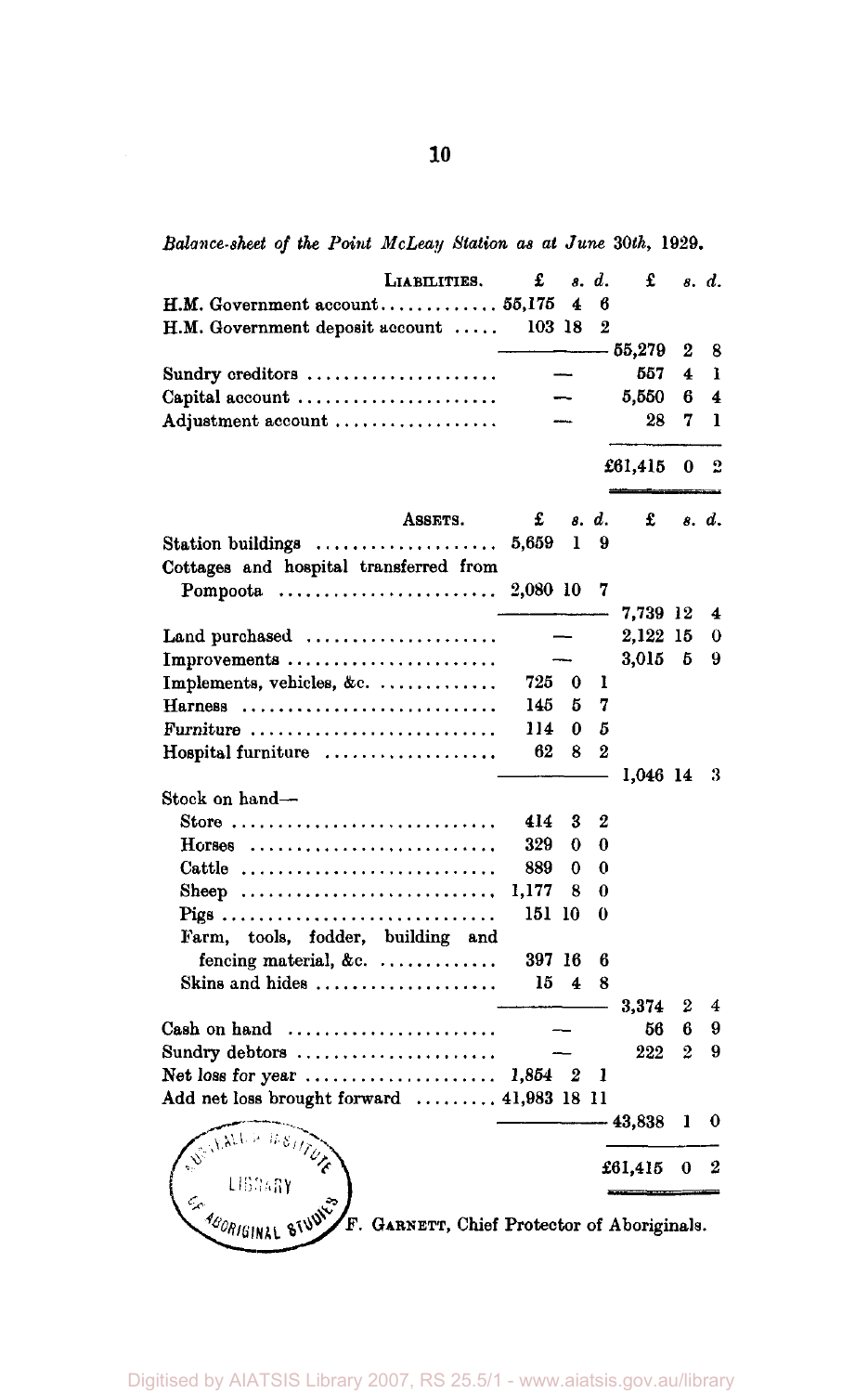|  | Profit and Loss Account of the Point Pearce Station for the Year Ended |  |                  |  |  |  |
|--|------------------------------------------------------------------------|--|------------------|--|--|--|
|  |                                                                        |  | June 30th, 1929. |  |  |  |

|                                                                   | £        |   | s. d.   | £        |                       | s. d. |
|-------------------------------------------------------------------|----------|---|---------|----------|-----------------------|-------|
| To Farm and general expenses, wheat,                              |          |   |         |          |                       |       |
| barley, &c. $\ldots$                                              |          |   |         | 1,777 10 |                       | 0     |
| $Horses$                                                          | 306 0    |   | 0       |          |                       |       |
| Sheep                                                             | 332 12   |   | 4       |          |                       |       |
|                                                                   |          |   |         | 638 12   |                       | 4     |
| Salaries of officers                                              | 638 11   |   | 3       |          |                       |       |
| aboriginals and white<br>Wages of                                 |          |   |         |          |                       |       |
| $laborers$                                                        | 5,125 14 |   | 4       |          |                       |       |
|                                                                   |          |   |         | 5,764    | 5                     | 7     |
| Rations for aboriginals                                           | 674      | 3 | 0       |          |                       |       |
| School books for aboriginal children.                             | 12       | 4 | 2       |          |                       |       |
| Hospital rations and expenses                                     | 76 14    |   | T       |          |                       |       |
|                                                                   |          |   |         | 763      | 1                     | 3     |
|                                                                   |          |   |         | 88       | 3                     | 5     |
| Accident insurance                                                |          |   |         | 67       | 3                     | 6     |
| Head office salaries and expenses                                 |          |   |         | 113      | 8                     | 0     |
| Depreciation-                                                     |          |   |         |          |                       |       |
| Implements, vehicles, &c.                                         | 137 16   |   | L       |          |                       |       |
| Harness                                                           | 20       | 8 | -10     |          |                       |       |
| Furniture                                                         | 5        |   | 2 10    |          |                       |       |
| Hospital furniture                                                | 2        |   | $0\,10$ |          |                       |       |
|                                                                   |          |   |         | 165      | 8                     | 7     |
| Net loss brought forward                                          |          |   |         | 7,875 13 |                       | 6     |
|                                                                   |          |   |         | £17,253  | 6                     | 2     |
|                                                                   | £        |   | s. d.   | £        | 8.                    | d.    |
| By Rent                                                           |          |   |         |          | 18 14                 | 7     |
| Cattle                                                            | 32       | 2 | 9       |          |                       |       |
| Pigs                                                              | 37       | 6 | 0       |          |                       |       |
|                                                                   |          |   |         | 69       |                       |       |
| Store<br>. <i>.</i>                                               |          |   |         | 644      | 8<br>$\boldsymbol{2}$ | 9     |
|                                                                   | 8,645    | 7 | 0       |          |                       | 4     |
| Balance net loss for year<br>Add net loss brought forward 1915-28 | 7,875 13 |   | 6       |          |                       |       |
|                                                                   |          |   |         | 16,521   | 0                     | 6     |
|                                                                   |          |   |         | £17,253  | 6                     | 2     |
|                                                                   |          |   |         |          |                       |       |

F. GARNETT, Chief Protector of Aboriginals.